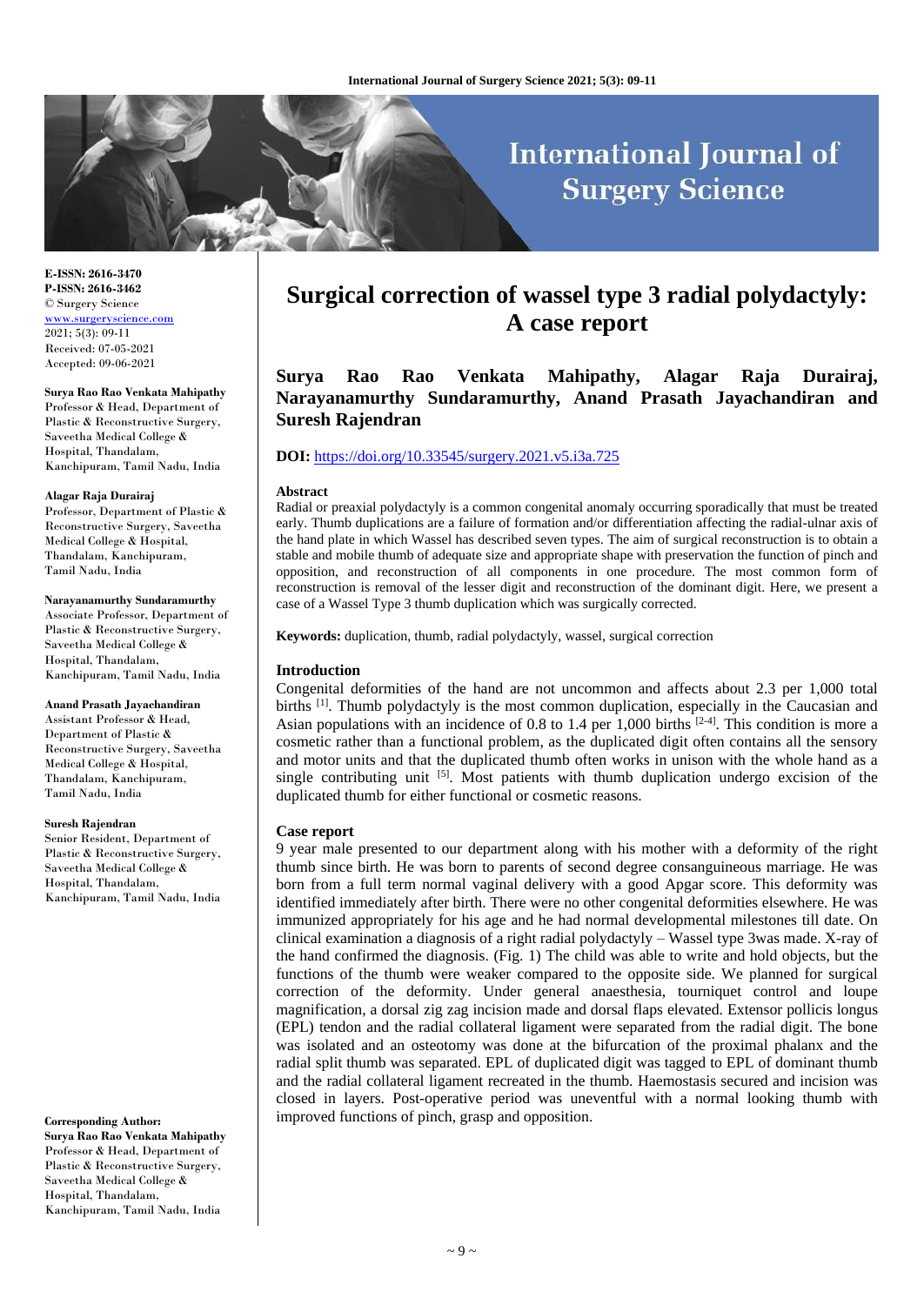

**Fig 1:** Clinical photographs showing the Wassel type 3 thumb with the X-ray confirmation



**Fig 2:** Surgical correction showing osteotomy of proximal phalanx and reconstruction of the radial collateral ligament



**Fig 3:** Late post-operative pictures showing a near normal looking thumb

## **Discussion**

Thumb duplications result from a failure of the radial-ulnar axis of the hand plate to form and/or differentiate. The zone of polarizing activity (ZPA) in the posterior part of the developing limb bud is the principal signaling center. The ZPA expresses sonic hedgehog protein, which controls the formation of radialulnar features. Abnormal expression of Hox genes, bone morphogenic protein (BMP), and the Gli-3 gene all play a role in the evolution of thumb duplications [6]. Genetic counselling is not required as most cases are sporadic and unilateral. However, the presence of a triphalangeal thumb is known to exhibit an autosomal dominant inheritance pattern  $[4, 7]$ . Wassel in 1969 developed a classification system and it describes seven types of radial polydactyly according to the level of the skeleton at which duplication occurs  $[6, 8, 9]$ . Types I to VI classify distal-toproximal levels of thumb duplication, and type VII describes radial polydactyly with a triphalangeal component. Type IV is the most common type of thumb polydactyly, followed by type II and type VII  $[10, 11]$ . In clinical practice, this is the most useful classification and it is used as a basic framework for the management of a thumb duplication [6]. A detailed evaluation is required in all patients with particular importance to thumb motion and functionality, status of the thenar musculature and first webs pace. Thumb stability and size relate to strength, both for grip and pinch whereas thumb mobility is largely dependent upon the integrity of the carpometacarpal (CMC) joint which is generally normal in Wassel types I to IV, may be slightly underdeveloped in types V and VI. Stability of the distal thumb is more important than motion, and if the CMC joint is intact, motion should be sacrificed for stability if necessary [6] . The flexor and extensor tendons of the thumb may also have eccentric insertions which can result in distal convergence of the duplicated thumbs [12]. The affected hand should always be compared with the opposite unaffected side as bilateral involvement could be syndromic, such as Townes-Brocks syndrome  $[12, 13]$ . X-rays are required to know the pattern of bone involvement and for follow-up as these are performed around one year of age, or at the time of surgery. X-rays performed prior to one year are not useful as there is a lack of ossification of the hand skeletal system [14]. Surgery is required for all cases of duplicated thumbs as the potential for improvement of function and appearance outweighs the risks of surgery. The aim of surgery is to achieve a stable and mobile thumb of appropriate size and shape with the restoration and maintenance of function and pinch activity <sup>[13]</sup>. Surgical correction must address the bony structural issues as well as soft tissue reconstruction including musculotendinous abnormalities which may encompass the radial and ulnar collateral ligaments and the flexor and extensor tendons for appropriate mechanical stability as simple ablative surgery results in instability and malalignment of the remaining thumb  $[4, 15]$ . Generally reconstruction is performed between 1 to 2 years as the pinch function is developing and before the development of fine motor skills <sup>[12]</sup>. The surgical options include resection and reconstruction (85%), simple ablation alone (5%), the Bilhaut-Cloquet procedure (8%), pollicization  $(1\%)$ , and on-top plasty  $(1\%)$ <sup>[12]</sup>.

## **Conclusion**

Thumb duplication is a common congenital deformity encountered in infancy. The goal of treatment is to achieve a normal looking thumb with maintenance of function. The surgical corrective options of radial polydactyly are varied and complex and each subtype requires a specific surgical approach which determines the best overall result.